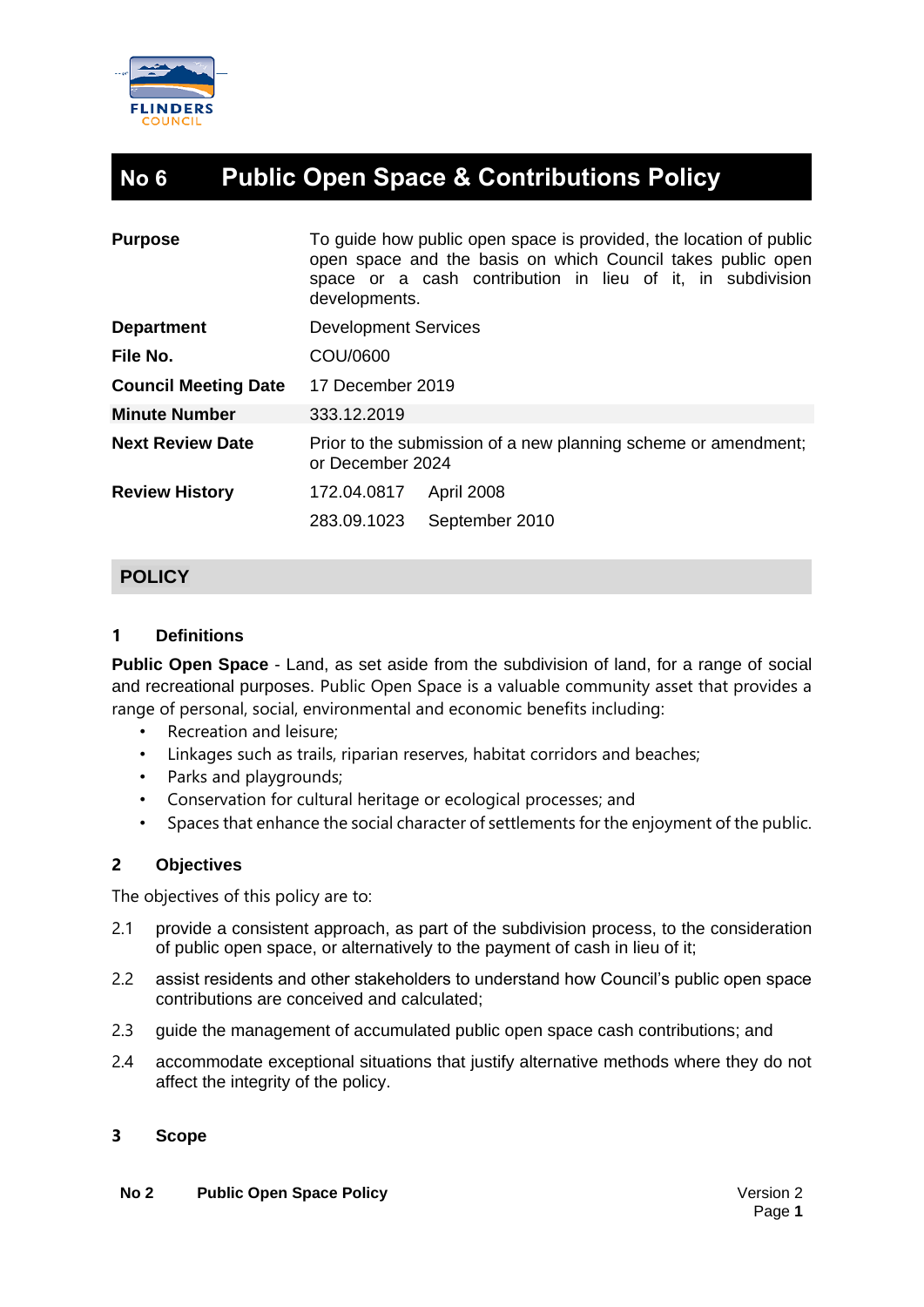

In consultation with the Community, Council aims to develop and manage the public open space network in a strategic way to provide for a variety of uses that enhance the liveability goals of the local community, assist in maintaining native habitat, and increase visitor amenity and the value of visitor experiences**.**

This Policy applies to the General Manager and staff of Flinders Council who are responsible for the identification of the need for a Public Open Space contribution and for that administration of that contribution.

Council delegates its legislative authority to determine the contribution required in accordance with this policy, to the General Manager.

#### **4 Policy**

#### 4.1 Transfer of Land for Public Open Space through Subdivision Process

Land to be provided to Council for the purposes of public open space should be identified within a development application proposal.

- 4.1.1 Land will transfer to Council at the time the plans are sealed. Where a development is staged, the transfer should be as part of the first stage. In circumstances where this is not possible, the subdivision approval should be conditioned to ensure that the staging of the public open space transfer is indicated on the approved staging plan.
- 4.1.2 Land to be used for stormwater management, including natural watercourses or land required for infrastructure should not be transferred as public open space.
- 4.1.3 A proposal for a boundary adjustment that does not create any additional allotments or increase residential density will not be required to transfer land for public open space under this policy.

#### 4.2 Cash Contribution Required

In accordance with the provisions of Section 117 of The Act, Flinders Council may require a 5% cash contribution in lieu of a public open space land contribution of the parent title for all subdivisions. This will be based on the most recent valuation determined by the Valuer-General using the Valuer-General's indexation factor to more accurately reflect current values.

The in lieu cash contribution will be capped to a maximum amount payable equal to \$5,000 per allotment for any additional allotments created over and above the parent title.

- 4.2.1 Applicants submitting a plan of subdivision will be notified of the required contribution within 10 working days of their application being accepted.
- 4.2.2 The Council, or its delegate, will determine which of the following is most appropriate:
	- a) a 5% contribution of land from the parent title that meets the principles of this policy; or
	- b) a cash contribution in lieu; or
	- c) a combination of land and cash in lieu; or
	- d) if any additional land is required.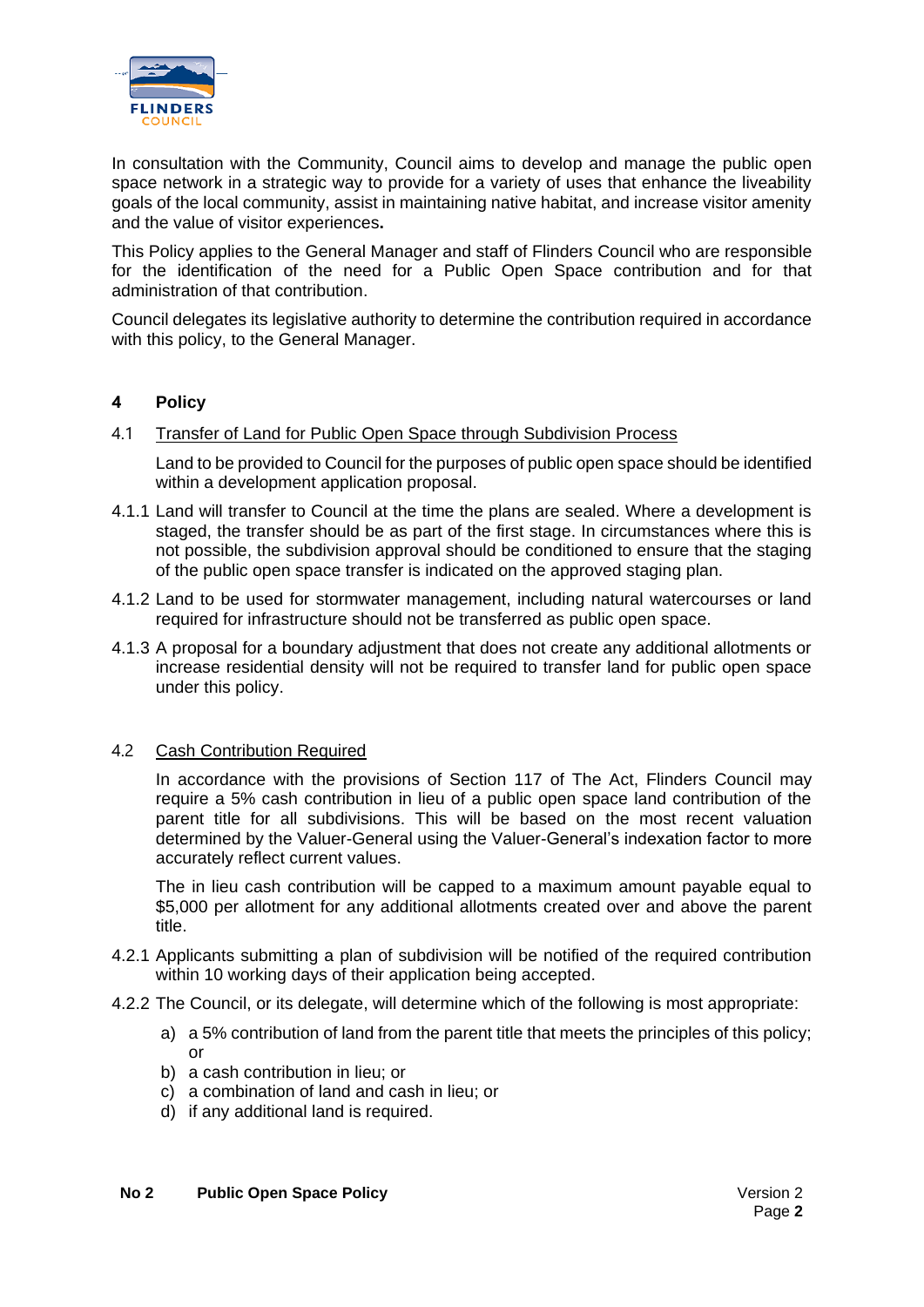

#### 4.3 Cash Contributions Received

All cash contributions received will be accounted for in a separate Trust Account pursuant to the requirements of the Act and be called the Flinders Council Public Open Space account.

The use of accumulated funds will preferably be directed towards the improvement, or maintenance of, existing assets and infrastructure of a public open space nature, to:

- a) Improve the access to and connectivity of public open space by identifying and including reserves, trails and tracks in the open space network;
- b) Identify and, where possible, incorporate into the open space system, access to beaches and reserved land where that access currently occurs on private land;
- c) Support greater public and private investment in appropriate infrastructure and services that benefit access, use and management of open space;
- d) Integrate the open space network with biodiversity and hazard management goals to enhance ecological processes, biodiversity conservation and adaption to and/or mitigation of, the predicted impacts of climate change;
- e) Promote cultural heritage and local character through provision of public open space;
- f) Where appropriate, develop multi-use sites.

#### 4.4 Unique Circumstances

Acknowledging a situation may arise that may warrant a departure from the above, an Officer's report may be prepared that documents:

- a) why a departure is considered necessary;
- b) how the proposed alternative solution contributes to strategic objectives for open space in a Council policy or decision; and
- c) how the alternative solution will not create a precedent that undermines the integrity of the policy or its application.
- 4.4.1 The officer's report may be considered at the discretion and resolution of Council.

#### **5 Legislation**

*Local Government (Building and Miscellaneous Provisions) Act 1993*

- 5.1 The Act enables Council to:
	- a) Require a subdivider to provide to Council, as public open space, up to 5% of the land being subdivided; or
	- b) Require public open space in excess of the 5% contribution as a part of any subdivision proposal subject to appropriate compensation; or
	- c) Condition the subdivider to provide up to 5% cash in lieu contribution of the value of the land being subdivided (less any area provided as public open space); or
	- d) Refuse a subdivision if it is of the opinion that the proposal should be altered to include (or omit) public open space.